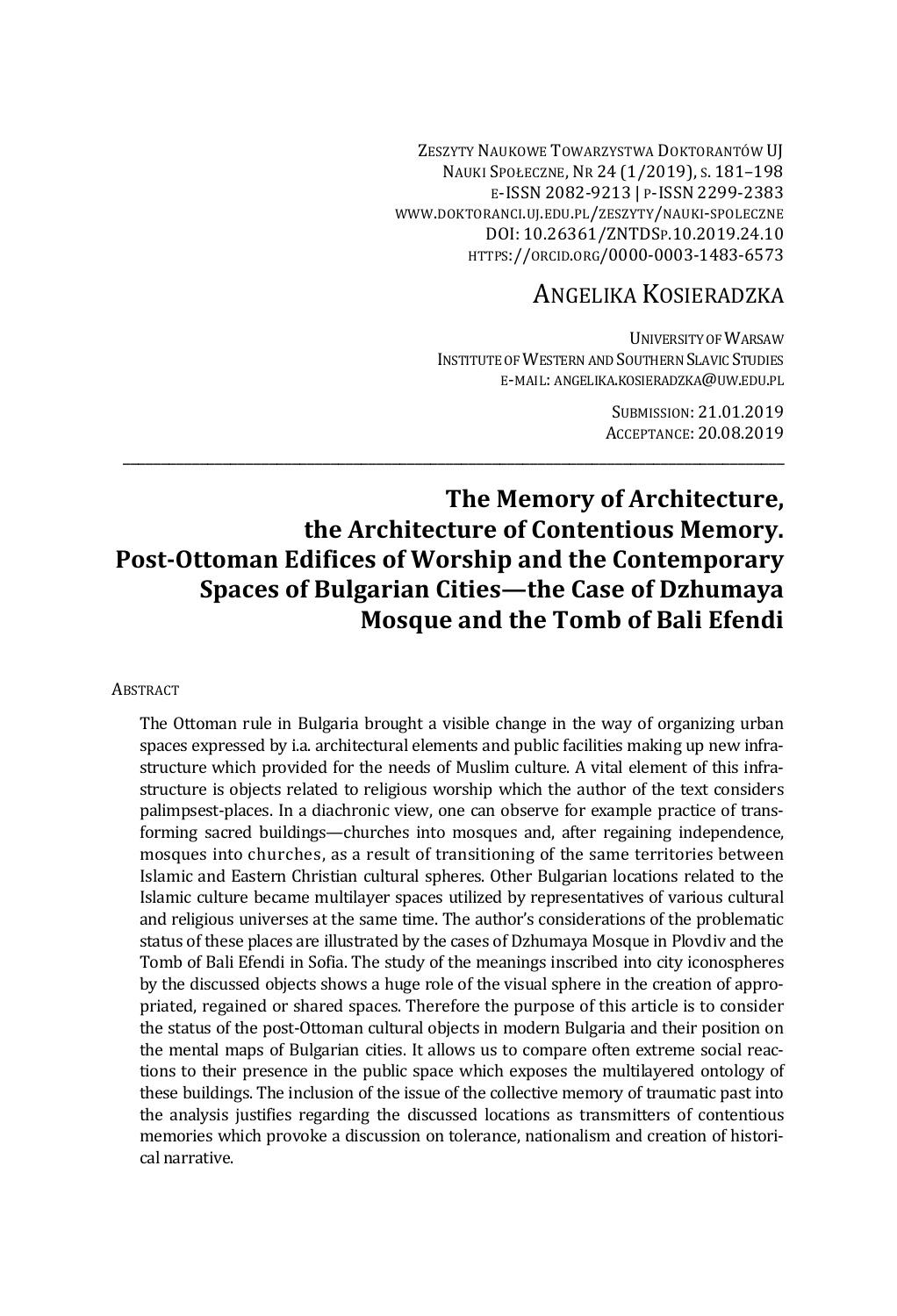### **KEYWORDS**

Dzhumaya Mosque, Tomb of Bali Efendi, Sofia, Plovdiv, the Ottoman Heritage, Post-Ottoman Edifices of Worship, Public Space, Bulgarian Cities, Memory

## **Introduction—The Usurped Urban Space**

Maria Todorova, a scholar of Bulgarian descent and author of the famous work *Imagining the Balkans*, stated that "it is absurd to search for the Ottoman heritage *in* the Balkans, the Balkans *are* the Ottoman heritage."[1](#page-1-0) The long period of the Ottoman rule in the Balkans, which started in 1389 with the Turkish (probably) victory in the Battle of Kosovo, permanently changed local realities (political, economic, demographic, religious) and visible traces of these influences persist in the Balkan space to this day. During the analysis of the stage in the Bulgarian history, which was the Ottoman rule, Ivo Strahilov and Slavka Karakusheva posed a question, whether "it is at all possible to speak of the Ottoman heritage in the Balkans (especially in Bulgaria), if we assume that the purpose of heritage is 'to be inherited,' i.e. to be identified and viewed as a part of the nation's historic past?["2](#page-1-1) Such a question is justified in the context of numerous national narratives which portray the period between the  $16<sup>th</sup>$  and  $19<sup>th</sup>$  centuries exclusively as a time of denationalization, forced conversion, discrimination and violence, because it shows that the problematic past and its remnants are either marginalized, or they constitute, as Nikolay Aretov puts it, "rejected heritage."[3](#page-1-2)

It is also worth mentioning that the establishment of Turkish influences in the Balkans negatively affected the perception of the cultures there in Western Europe and gave rise to a number of oversimplifying stereotypes. Many of them were based on a belief about the Oriental character of the Balkan Peninsula, that in turn caused its pejoration and marginalization as an imagined Other.[4](#page-1-3)

<span id="page-1-0"></span><sup>1</sup> М. Тодорова, *Османското наследство на Балканите*, [online] http://www.librev. com/index.php/discussion-bulgaria-publisher/2027-2013-04-19-10-36-54 [accessed: 13.08. 2019].

<span id="page-1-1"></span><sup>2</sup> И. Страхилов, С. Каракушева, *Османското минало – между наследеното и наследството*, [online] https://www.seminar-bg.eu/spisanie-seminar-bg/broy12/item/444 osmanskoto\_minalo.html [accessed: 13.08.2019].

<span id="page-1-2"></span><sup>3</sup> Н. Аретов, *Балканските народи и Османската империя: Едно отхвърлено наследство*,"Литературна мисъл" 2008, бр. 1, p. 55.

<span id="page-1-3"></span><sup>4</sup> Larry Wolff writes more extensively about the intellectual process of dividing Europe into mystic East and rational West, whereas Božidar Jezernik shows the impact, that travel diaries about the Balkans written by Westerners had on the mechanisms of stereotypization of this space, in his book *Wild Europe: the Balkans in the gaze of Western travelers*—an exten-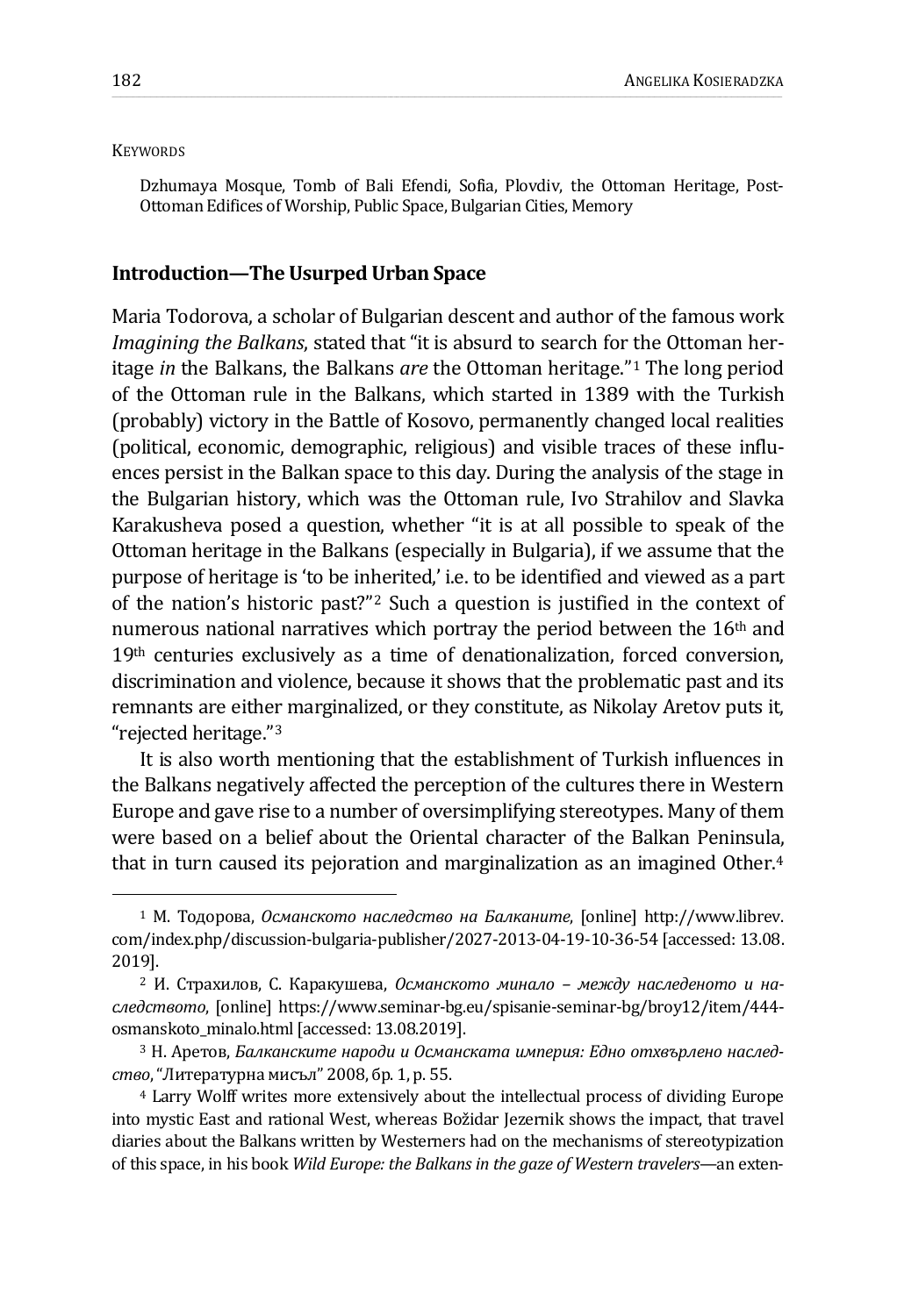<u>.</u>

The focal point of the interests of the author of this text is contemporary Bulgarian public space, which contains edifices of worship built during the Ottoman reign. The space of other countries of the Balkan Peninsula was also heavily marked by many years of Ottoman influence through the urban solutions which were used, as well as public facilities and places of worship. It should be noted that often ambivalent social reception of Muslim objects of worship is not exclusive to Bulgaria, but it is a pan-Balkan tendency proven by the fact that

[...] regardless of historical facts, the current conflicts in the Balkans are also caused by the contemporary Balkan Orthodox understanding of a Muslim as a human being of lesser value, a parasite on "our" soil, trash whose fate is not important and who is usually scorned regardless of the official views we declare as European citizens. We only take an interest in them, when they are in our way.[5](#page-2-0)

In 1393, forces of the Ottoman Empire led by Bayezid I captured Tarnovo, the then capital of the Tsardom of Tarnovo. Three years later, the fortified city of Vidin, the main center of the Tsardom of Vidin ruled by Ivan Stratsimir, also fell. This defeat marks the beginning of the 500-year Ottoman rule in Bulgaria, situated at the core of territories occupied by the sultan's forces. This problematic position influenced the way of exercising power (both political and cultural) over the conquered Bulgarian lands. The dominant ideology of the Turkish state was based on Islamic rules, while the close relationship of religion and state administration shaped the institutional organization of the Empire itself, as well as that of the occupied territories. It also affected the differentiation of the social structure, mainly through discrimination (economic or in access to civic rights) of the non-Muslim population. As a result of emigration, displacement and conversion, the number of people in Bulgaria officially following various forms of Islam gradually increased. It is worth noting, however, that with the corroboration of the Turkish rule, religious divisions blurred and clear sep-

sive summary of the views on the Balkans collated from numerous travel reports. The relationship between the categories of orientalism and balkanism, which come up in the discourse about the Balkans, was studied by such scholars as Maria Todorova and Milica Bakić- -Hayden. See: L. Wolff, *Inventing Eastern Europe. The Map of Civilization on the Mind of the Enlightenment***,** Stanford 1994; B. Jezernik, *Dzika Europa. Bałkany w oczach zachodnich podróżników*, tłum. P. Oczko, Kraków 2013; M. Todorova, *Bałkany wyobrażone*, tłum. P. Szymor, M. Budzińska, Wołowiec 2008; M. Bakić-Hayden, *Reprodukcija orijentalizma: primer bivše*  Jugoslavije, "Filozofija i društvo" 1998, t. XIV, pp. 101-118.

<span id="page-2-0"></span><sup>5</sup> I. Sawicka, J. Sujecka, *Wprowadzenie do bałkanologii. Etnosy – Języki – Areały – Konceptualizacje*, Warszawa 2015, pp. 10–11.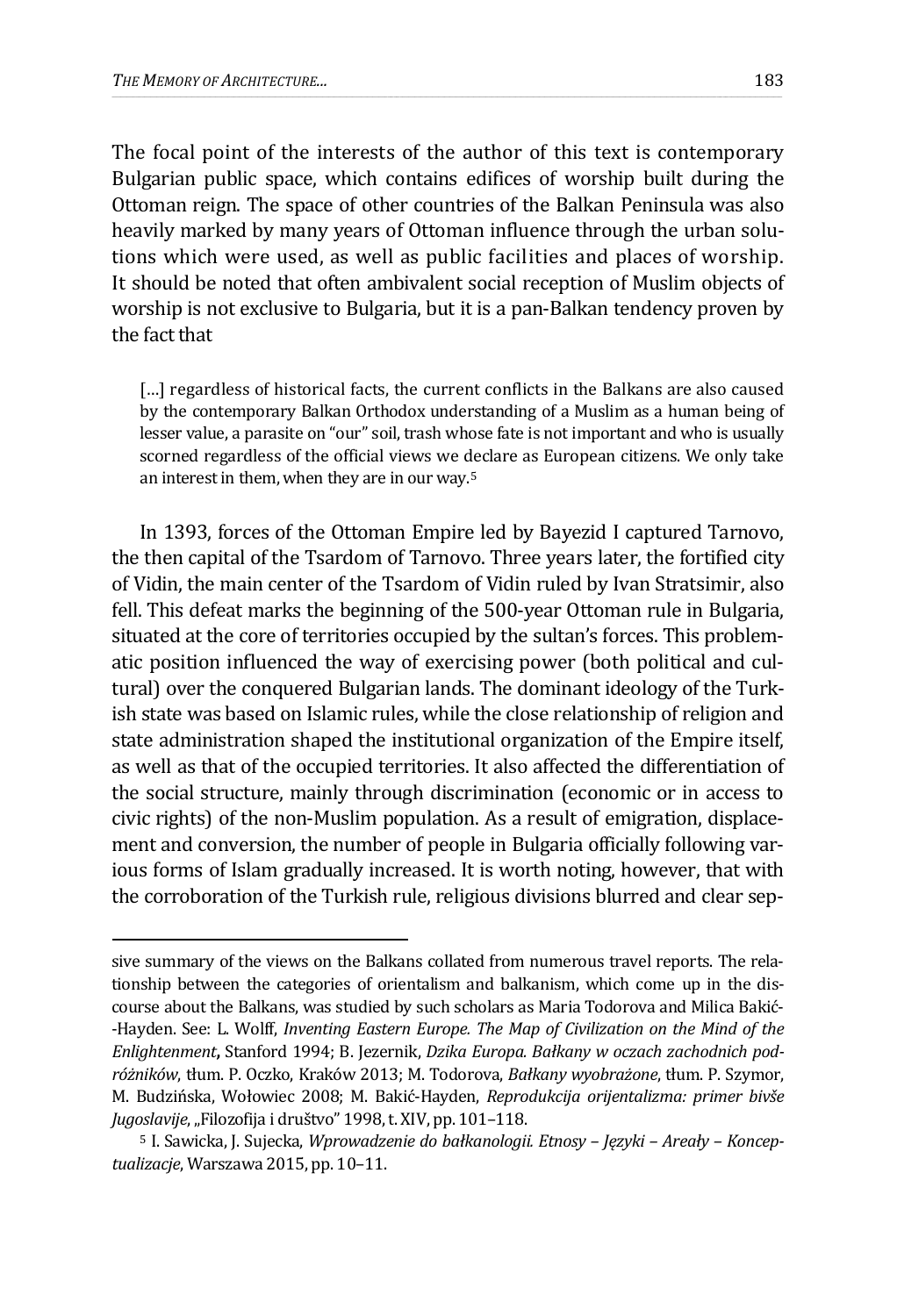aration gradually transformed into religious syncretism, resulting chiefly from many years of coexistence of Turks and Bulgarians in the same spaces.<sup>[6](#page-3-0)</sup>

The change of power also brought a visual modification of Bulgarian space, which was at the time a Slavo-Byzantine amalgam. Virtually every dimension of urban areas was transformed—fortifications, defensive infrastructure, tsars' palaces and boyars' residences were demolished. Places of worship were also erased from the landscape—many monasteries and churches were burnt, while some of the latter were transformed into mosques, belfries standing out from the city panorama replaced with slender minarets. As a result of these actions, new elements were inscribed into the landscapes of Bulgarian cities, including objects providing for the needs of the Muslim population. Therefore drinking water fountains (*чешми*), clock towers and multifunctional T-shaped buildings appeared, constituting Muslim culture complexes, along with other public facilities, such as religious education centers, public baths or soup kitchens for the poor and travelers (imarets).[7](#page-3-1)

Just a quick overview of the above-mentioned examples shows a visible transformation of architectural silhouettes of Bulgarian cities. A lot of objects built in the 14th century and later are to this day present in many urban areas there.

Architecture as a way of space planning consists of numerous artifacts which, although not permanently inscribed into city landscape, often take root in it for a long time. When interpreting a city as a cultural institution composed, in the most basic view, of public and private spaces, one must take into account the elements that construct the ontology of each of the components. Moreover, this complex division is superimposed by issues of individual and collective reception of given spaces which is largely a result of mnemonic or associative processes.

The subject of this paper will be two examples of Ottoman sacred architecture, that is Dzhumaya Mosque in Plovdiv and the Tomb of Bali Efendi in Sofia. The core of the author of this text considerations is the social reception of these objects exposing an inseparable bond between memories and locations. The author interprets both cities as palimpsest spaces that are characterized, in addition to their complex structure, by a high degree of memorability.

<span id="page-3-0"></span><sup>6</sup> Д. Трънкова, А. Георгиев, Х. Матанов, *Пътеводител за османска България*, София 2011, p. 12.

<span id="page-3-1"></span><sup>7</sup> More information on city planning and architecture of the cities conquered by the Ottoman Empire provided, among others, by Grigor Boykov. See: Г. Бойков, *"Османизацията" на Пловдив (Филибе) през XV в. – население, градоустройство и архитектура*, "Годишник на Регионален Исторически Музей – Пловдив" 2012, pp. 39–67.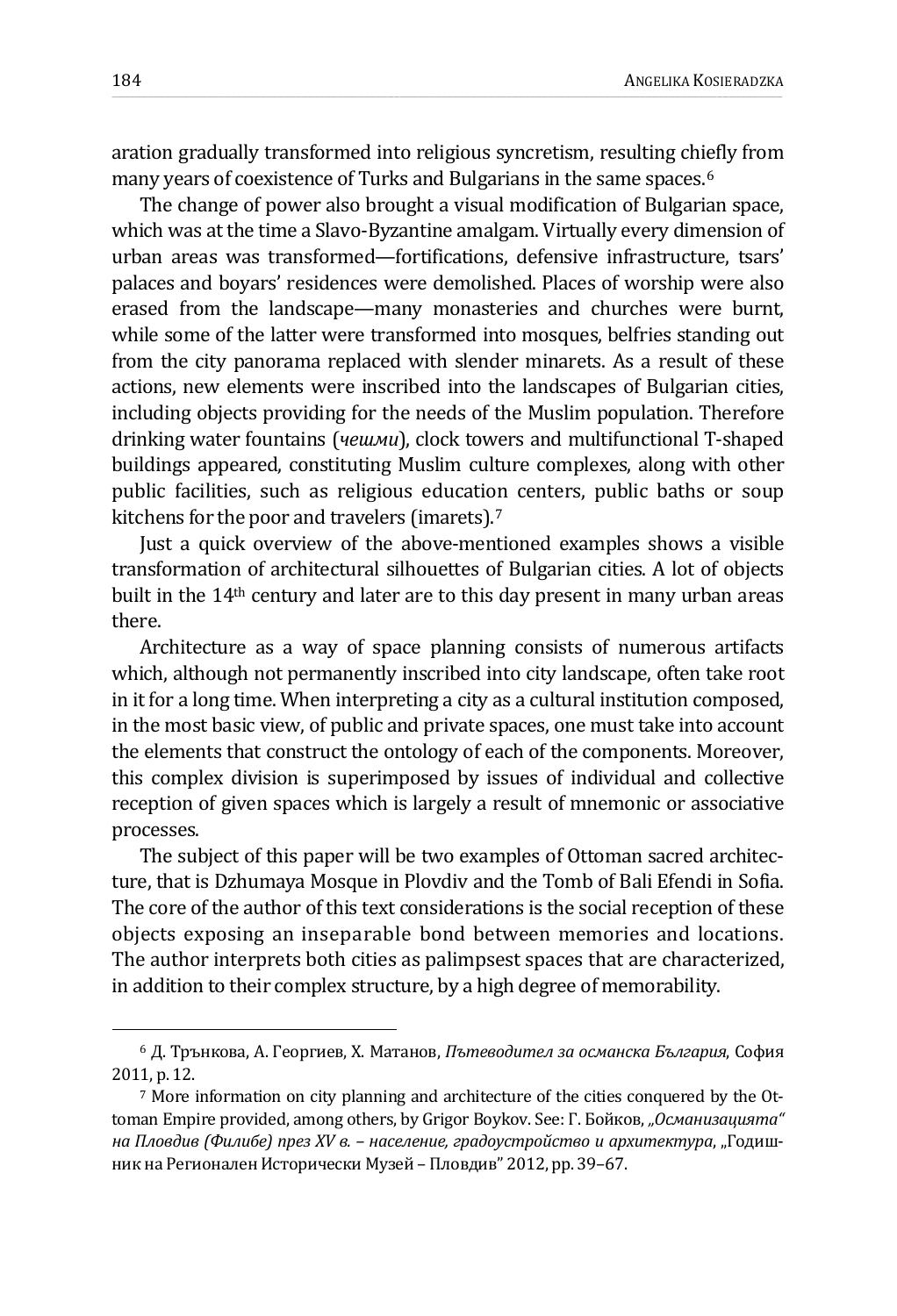An attempt to define a concept such difficult to perceive as the Ottoman heritage must be approached with a number of simplifications. According to Maria Todorova "the danger [of these simplifications] lies not in over-emphasizing 'the influence of the West' and belittling the continuity and local institutions, but in an artificial separation of institutions and influences into «local» and 'Ottoman.'"[8](#page-4-0) Peculiar religious syncretism, whose two variants are exposed by an analysis of the status of two post-Ottoman religious objects, confirms the argument that such divisions are groundless, particularly when one considers the play of meanings between dynamic spaces and heterogeneous communities that are a part of the Bulgarian society.

## **Spatialized Memories and** *Modi Memorandi* **of Identity**

The aforementioned examples of the Ottoman architecture are still integral parts of Bulgarian cities, inherently grown into their structure. As such they are an important, though often an unnoticeable component of urban space. At the same time, they are not neutral semantically, but they generate certain meanings. The meaning of these objects comes from their functional purpose they are important places of worship from the point of view of Muslim minorities inhabiting Bulgaria, many of them are also officially categorized as parts of Bulgarian cultural heritage. Dzhumaya Mosque is one of the oldest and largest Muslim sacred buildings in the Balkans and the most important place of worship in the Plovdiv Province. On the other hand, the Tomb of Bali Efendi, situated in the periphery and unremarkable in appearance, is neither a tourist attraction nor a destination of pilgrimages. Over time, the worship of the Tomb of Bali Efendi started to fade. Svetlozar Kirilov, a Bulgarian sociologist and journalist concerned i.a. with the problems of integration of the Roma minority, described it even as "dying."[9](#page-4-1) Sacred buildings erected in Bulgaria during the Ottoman rule are oftentimes so deeply rooted into the city structure, that they are automatically recognized as its fixed component. Their daily beholders grew accustomed to their presence. Renewed acknowledgment of this kind of objects is often linked to an earlier controversy (e.g. arisen from nationalist or discriminatory narratives) related not to the building itself, but to the meanings or memories it diffuses, because—in the words of Pierre Nora—memory is "susceptible to manipulation and appropriation, it can slumber and reawaken

<sup>8</sup> М. Тодорова, *Османското наследство…*, op. cit.

<span id="page-4-1"></span><span id="page-4-0"></span><sup>9</sup> С. Кирилов, *Бали Ефенди – един умиращ култ в полите на Витоша*, [online] http: //www.librev.com/prospects-bulgaria-publisher/2289-2014-01-21-10-39-06 [accessed: 13.08.2019].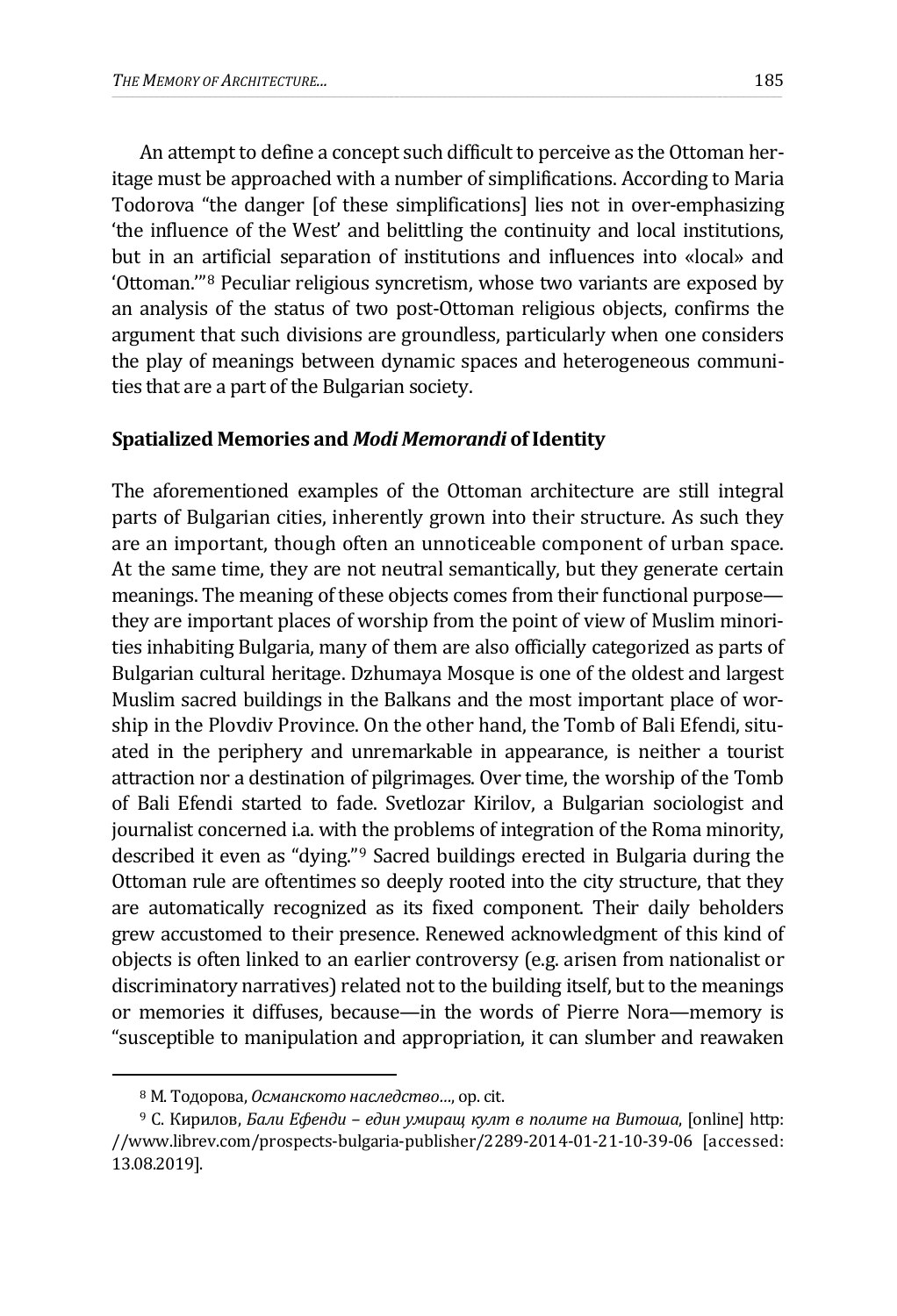every once in a while."[10](#page-5-0) Deyan Sudjic notes that "architecture is about power and rulers build because rulers have always been building. […] Architecture is, first of all, a means to tell about those who enabled its creation."[11](#page-5-1) Ottoman material heritage frequently induces negative emotions or associations to violent domination. It is after all visible evidence of Bulgaria's former subjugation to the Ottoman Empire. Almost five hundred years of Turkish rule over these lands is still described as a time when Bulgaria was under the yoke<sup>[12](#page-5-2)</sup> and provides a source for martyrological myths. The authors of the book *Пътеводител за османска България*, a guide to Ottoman architectural heritage, ironically state that "the Ottoman Empire is a populist's favorite excuse to everything wrong in Bulgaria—from bad work ethics to ineffective bureaucracy, from lack of good roads to eating sunflower seeds."[13](#page-5-3)

Dimana Trankova, Antoni Georgiev and Hristo Matanov notice also that Turkish influences present in many aspects of contemporary Bulgarian culture are often marginalized, and the narrative regarding this historical period, propagated i.a. in student's textbooks, literature and visual arts, oftentimes comes to a conclusion that "the 500 year Ottoman domination in Bulgaria is nothing more than a long streak of decapitation, impalement and rivers of blood."<sup>[14](#page-5-4)</sup> Such a way of creating a story about a problematic and often traumatic stage of history (the authors of the mentioned work call this narrative practically propagandist) constitutes an expression of constructing a memory of this period. Aforementioned Pierre Nora described such a mechanism of thought as mediated memory, reformulated by history, "conscious and thought through, experienced as a duty, no longer spontaneous."[15](#page-5-5) A visible heritage of a once officially dominant culture is therefore oftentimes interpreted in Bulgaria as a sign of post-dependence—a result of the intensifying process of domination of history over memory observed by Nora. With this in mind, many secular objects built during the Ottoman reign are defined by the category of

<span id="page-5-0"></span><sup>10</sup> P. Nora, *Między pamięcią i historią: Les lieux de Mémoire*, tłum. P. Mościcki, "Tytuł roboczy: archiwum" 2009, nr 2, p. 5.

<span id="page-5-1"></span><sup>11</sup> D. Sudjic, *Kompleks gmachu. Architektura władzy*, tłum. A. Rasmus-Zgorzelska, Warszawa 2015, p. 14.

<span id="page-5-2"></span><sup>12</sup> This phrase is a reference to Ivan Vazov's novel *Under the Yoke* (*Под игото*), published in 1894, which tells a story of preparations for the anti-Ottoman uprising which took place in April of 1876. See: I. Wazow, *Pod jarzmem*, tłum. Z. Wolnik-Czajkowska, Warszawa 1974.

<span id="page-5-4"></span><span id="page-5-3"></span><sup>13</sup> Д. Трънкова, А. Георгиев, Х. Матанов, op. cit., p. 12. Eating sunflower seeds is often viewed as a harmful habit. Doing so during a conversation used to be regarded as bad manners by Muslims.

<sup>14</sup> Ibidem, p. 9.

<span id="page-5-5"></span><sup>15</sup> P. Nora, op. cit., p. 7.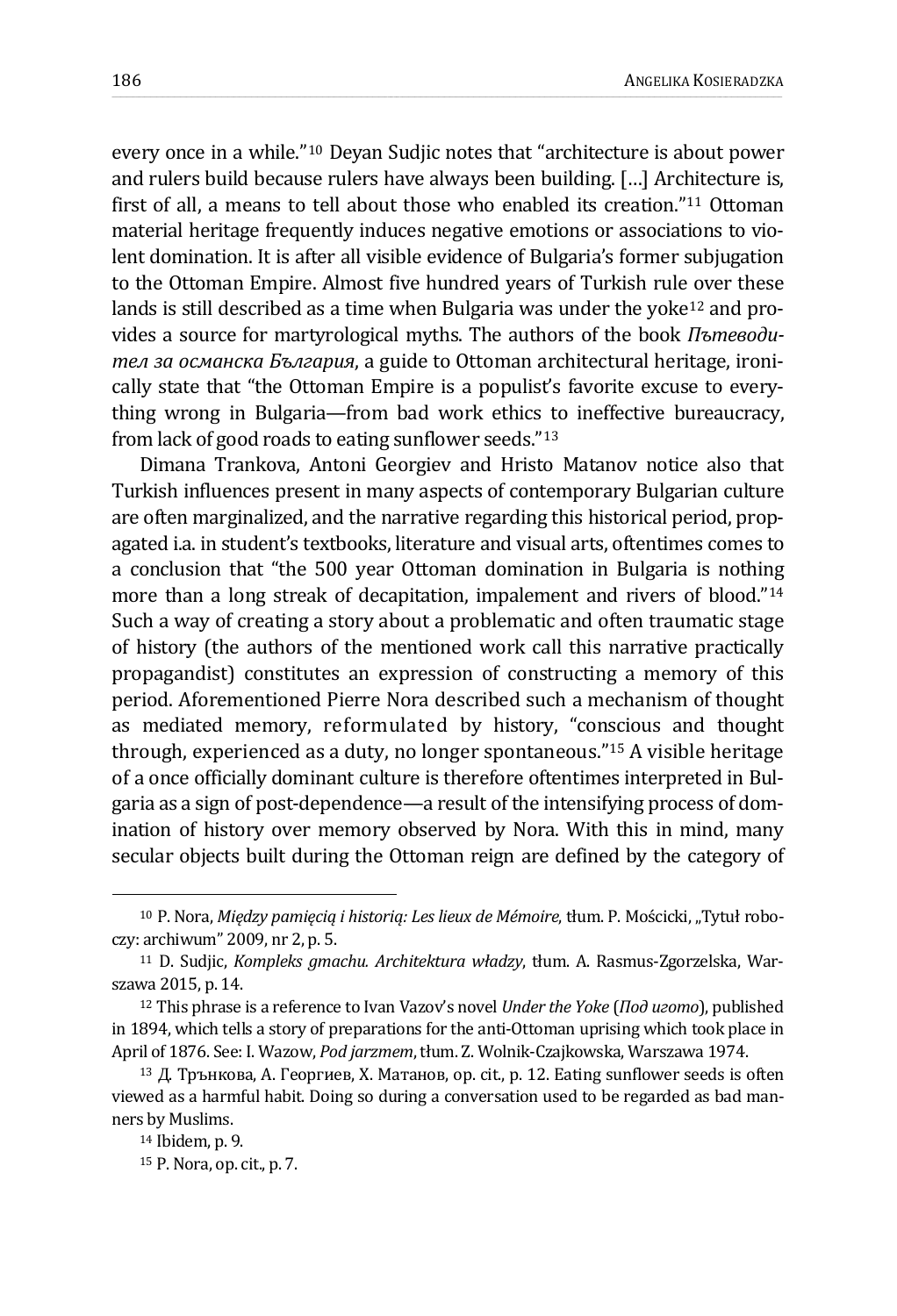Bulgarian renaissance architecture.[16](#page-6-0) Architecture, being an art of shaping and modeling space, has a relatively wide range of iconic power, because it permanently changes not only the visual form of certain areas, but also their symbolic overtone, so, as Sudjic notes, "it has the power to insert the world into a frame.["17](#page-6-1)

The objects discussed in this paper are a materialization of memory which is inseparable from social perception. As Jan Assmann notes, "memory needs places and is a subject to spatialization."[18](#page-6-2) During the analysis of the problematic status of the objects the author of this text discusses, the category of memory figures defined by the German researcher of memorizing mechanisms comes in useful. According to this concept memory is embedded in the concrete, not in the abstract, and "ideas need to acquire a material symbol to become an object of memory."[19](#page-6-3) Memory in this sense has a time and space frame and is shaped by things or architecture, because "a tendency to localization is typical to all kinds of communities. Every group that aspires to consolidate as such, tries to create and secure places that would serve as […] symbols of identity and an attachment point for memory."[20](#page-6-4) This issue was similarly phrased by aforementioned Pierre Nora, who stated (stressing out even more strongly the inseparable connection between tangible things or objects and evasive and abstract memory) that "modern memory is primarily archival memory. It is entirely based on the materiality of traces, the directness of data, the visibility of the image."[21](#page-6-5) Therefore the concept of sites of memory in the broadest sense refers to all kinds of its visual representations, including architecture.<sup>[22](#page-6-6)</sup> While

<span id="page-6-0"></span><sup>16</sup> An example of this is a Facebook fanpage *Architecture of Renaissance Plovdiv* which posts archival pictures of buildings from the time and historical curiosities about them. The authors also take up the issue of preservation of the city's architectural heritage. In January 2019 the fanpage had 1617 followers.

<sup>17</sup> D. Sudljic, op. cit., p. 276.

<span id="page-6-3"></span><span id="page-6-2"></span><span id="page-6-1"></span><sup>18</sup> J. Assmann, *Kultura pamięci*, [in:] *Pamięć zbiorowa i kulturowa. Współczesna perspektywa niemiecka*, red. M. Saryusz-Wolska, Kraków 2009, p. 70.

<sup>19</sup> Ibidem, p. 69.

<sup>20</sup> Ibidem, p. 70.

<sup>21</sup> P. Nora, op. cit., p. 7

<span id="page-6-6"></span><span id="page-6-5"></span><span id="page-6-4"></span><sup>&</sup>lt;sup>22</sup> The issue of sites of memory is so intensively explored that today we can speak of this term's "international career," in the words of Andrzej Szpociński. See: A. Szpociński, *Miejsca pamięci (Lieux de Mémoire)*, "Teksty Drugie" 2008, nr 4, p. 11. Andrzej Szpociński was the first who introduced this term in Polish humanities. See: idem, *Kanon historyczny*, "Studia Socjologiczne" 1983, nr 4 (91), pp. 129–146. In Poland, they used it, interpreting and reconfiguring Norra's original approach, e.g. Roma Sendyka, Jolanta Sujecka, Marcin Kula and Marian Golka. See: R. Sendyka, *Miejsca, które straszą (afekty i nie-miejsca pamięci)*, "Teksty Drugie" 2014, nr 1, pp. 84–102; J. Sujecka, *Балкански места на паметта. Терминът Македония и об-*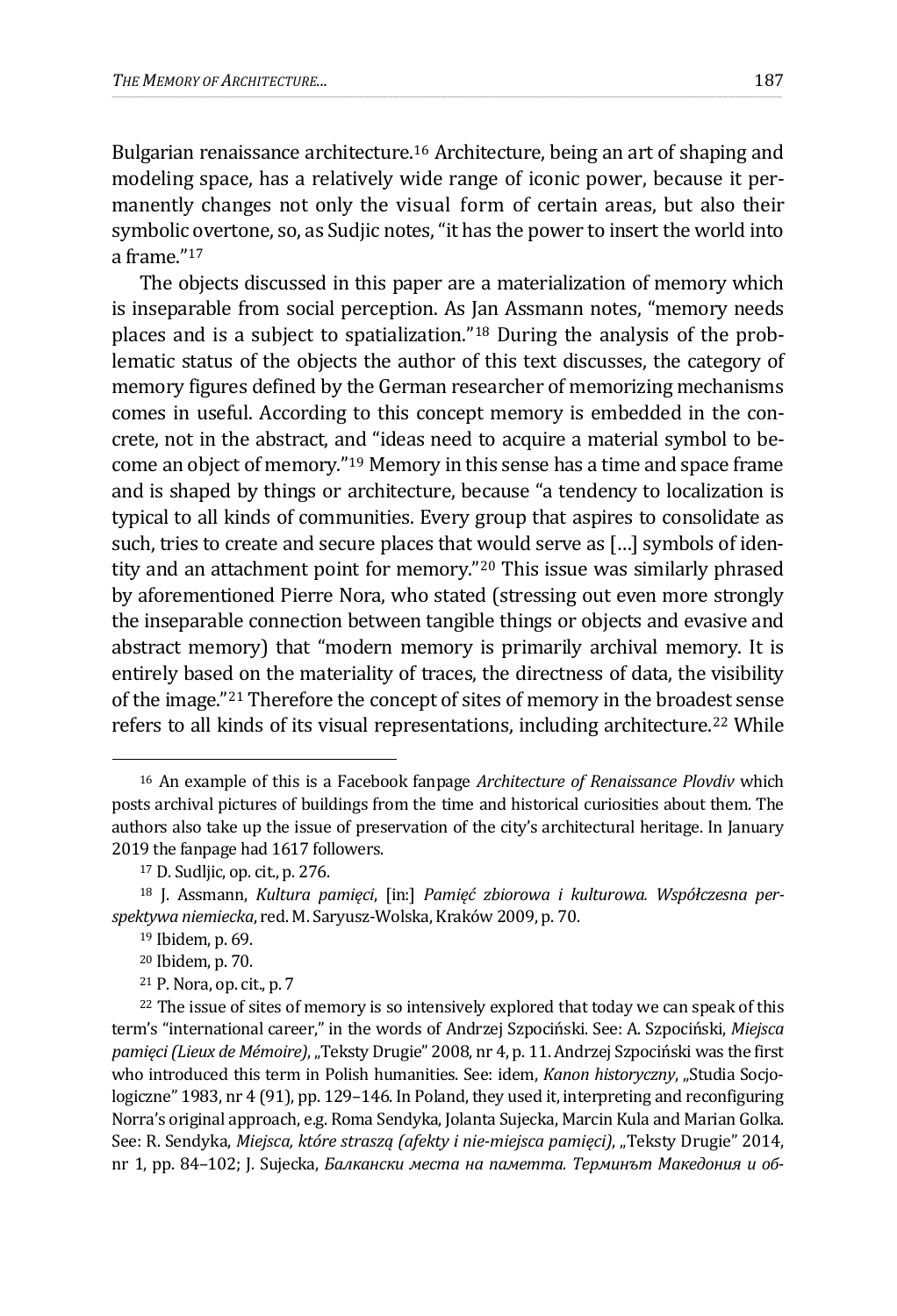considering ontological statuses of the sacred edifices built during the Ottoman reign, not only in Bulgaria but in the whole Balkan Peninsula, special emphasis should be placed on the significance associated with these spaces, as well as on the issue of consolidating the group around the values communicated by these places. They are strongly entangled in the past through the memory passed on by them. This issue is further complicated by the fact that many communities inhabiting contemporary Bulgaria see the discussed locations as areas where the social interests of the representatives of each group are concentrated. This requires to take into consideration the issue of collective memory as well. Its nature is reconstructive, so it stores only what the society is able to recreate from its past. The ideas coming from it have to take a form which is possible to memorize, therefore visual, materialized representations of abstract values play an important role in this process—values such as national martyrdom or the myth of "the Turkish yoke." The visual culture created by given communities can, therefore, connote certain emotions and diffuse meanings in the same measure as a written or oral tradition.

The analysis of the individuals' and communities' microenvironment is in a way forced by the culture of memory since it's related to searching for an answer to the question about elements which mandatorily deserve memory. It is also one of the constitutional factors of every social community's identity.[23](#page-7-0) The entanglement of architecture in the issues of identity makes the way the society perceives it significantly more complex. According to Sudjic "we know how to classify buildings by the shape of their windows or the decorative detail of their capitals. We see buildings as a result of access to certain materials or skills. We lose confidence when we start to consider a wider, political meaning of buildings—why, and not how, they exist."[24](#page-7-1) In a semiological approach, represented e.g. by Umberto Eco, the network of meanings diffused by matter is complex. The Italian philosopher and medievalist noticed that architectural objects may denote their own functions and connote ideology associated with them. With these observations in mind we can assume (although considering the variable social reception of both discussed objects, it is just one of a few possible interpretations) that the sacred buildings mentioned in this paper denote a religious, or in a wider sense, ritual function, and connote experiencing the past, specifically the time of the Ottoman rule and various meanings

<span id="page-7-0"></span>*разът на Никола Вапцаров в блгарския и македонския времепространствен континуум*, "Литературна мисъл" 2005, бр. 2, pp. 138–154; M. Kula, *Nośniki pamięci historycznej*, Warszawa 2002; M. Golka, *Pamięć społeczna i jej implanty*, Warszawa 2009.

<sup>23</sup> J. Assmann, op. cit., p. 60.

<span id="page-7-1"></span><sup>24</sup> D. Sudjic, op. cit., p. 24.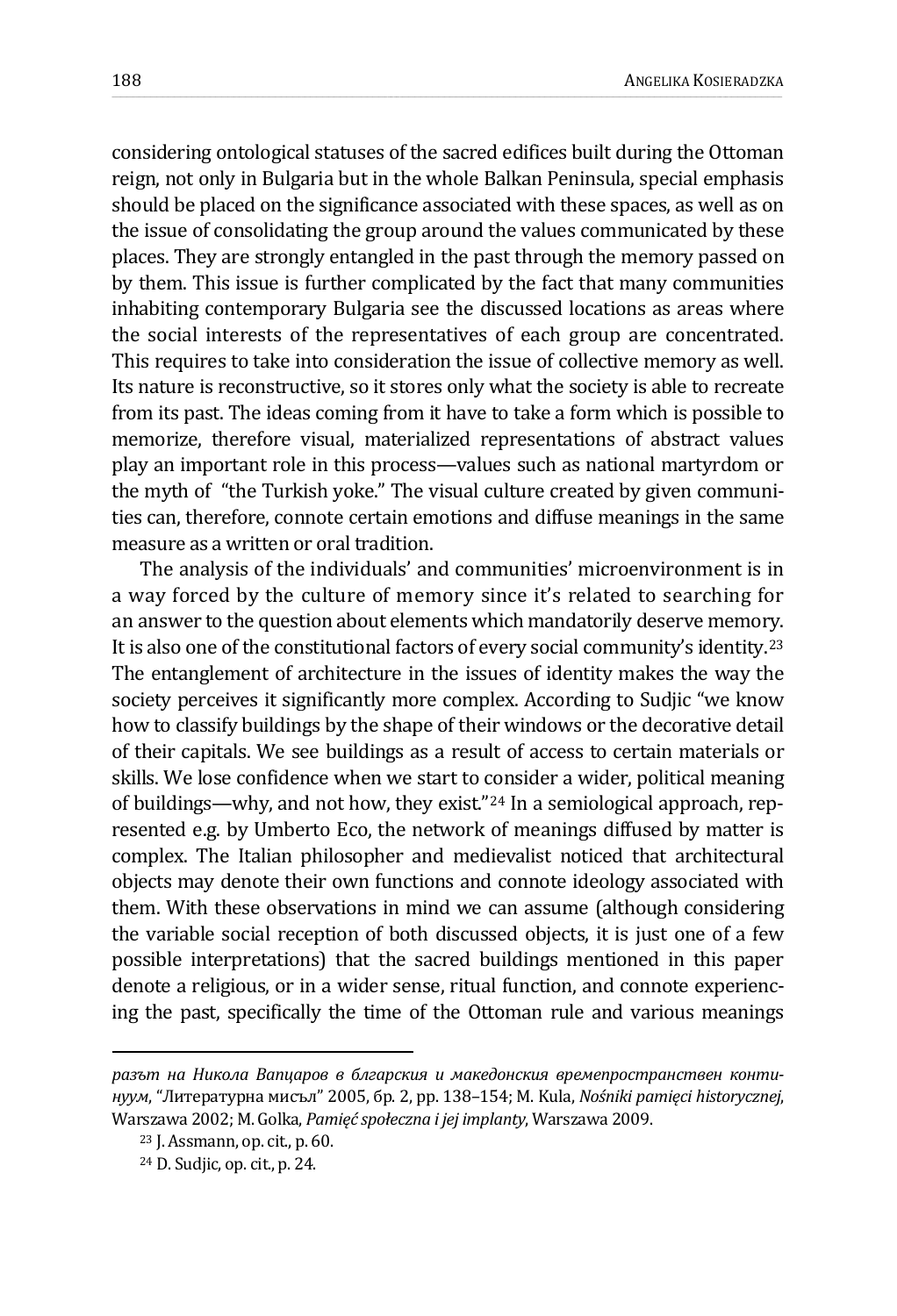related to this period. Each of the discussed locations refers to different values—in the case of Dzhumaya Mosque it can be the meanings associated with the memory of foreign domination, cultural subjugation, symbolic appropriation of public space by an intruder from another culture, while the Tomb of Bali Efendi may connote ideas referring to religious tolerance or coexistence and mutual diffusion of different religious universes. Eco argues that symbolical connotations are no less important to a community than their functional denotations. This statement emphasizes the importance of architecture in the process of shaping a space's atmosphere in the understanding of Gernot Böhme—as all-encompassing emotional forces appropriate to the environment, spread by people, things or objects.[25](#page-8-0)

## **Dzhumaya Mosque and the Tomb of Bali Efendi. Cultural Stratification of Ottoman Edifices of Worship**

The Ottoman Empire in the occupied territories pursued a policy of domination of the invader's culture over the one created and propagated by the conquered people. One of the pillars upon which identity of individuals and communities is founded is religion and the ceremonial related to it, and hence—architecture. The attempts at reinforcing Islamic traditions cultivated by the Ottoman Turks in Bulgaria were visually commemorated in urban spaces and inscribed into cities' images, transforming them forever. The increase of Muslim population exacted providing the cities with new places of worship, especially mosques. During the Ottoman rule in Bulgaria, there was a frequent practice to transform existing churches into mosques, which implied the destruction of Bulgarian sacred art, such as mosaics, frescos and icons, due to the Islamic resistance to figure representation of saints.[26](#page-8-1) After Bulgaria regained independence, intensive works on undoing the effects of these actions have begun. The restoration of their original function to churches transformed into mosques constitutes a visual exclamation of installing a new order, in this case—the regaining of independence and cultural autonomy and moreover, as Maria Todorova also stresses, in the context of fight for liberation it is not only an act of breaking with the past but one of denying it as well.<sup>[27](#page-8-2)</sup> Many Muslim sacred objects were erased from city landscapes through demolition, desertion and abandonment

<span id="page-8-0"></span><sup>25</sup> G. Böhme, *Filozofia i estetyka przyrody w dobie kryzysu środowiska naturalnego*, tłum. J. Merecki, Warszawa 2002, p. 7.

<span id="page-8-2"></span><span id="page-8-1"></span><sup>26</sup> Orthodox churches were converted into mosques, destroyed or left to decay. See: И. Страхилов, С. Каракушева, op. cit.; П. Петров, *Пет века под ятагана и Корана (1396– 1878)*, [online] http://koreanstudies.bg/node/110 [accessed: 13.08.2019].

<sup>27</sup> М. Тодорова, *Османското наследство…*, op. cit.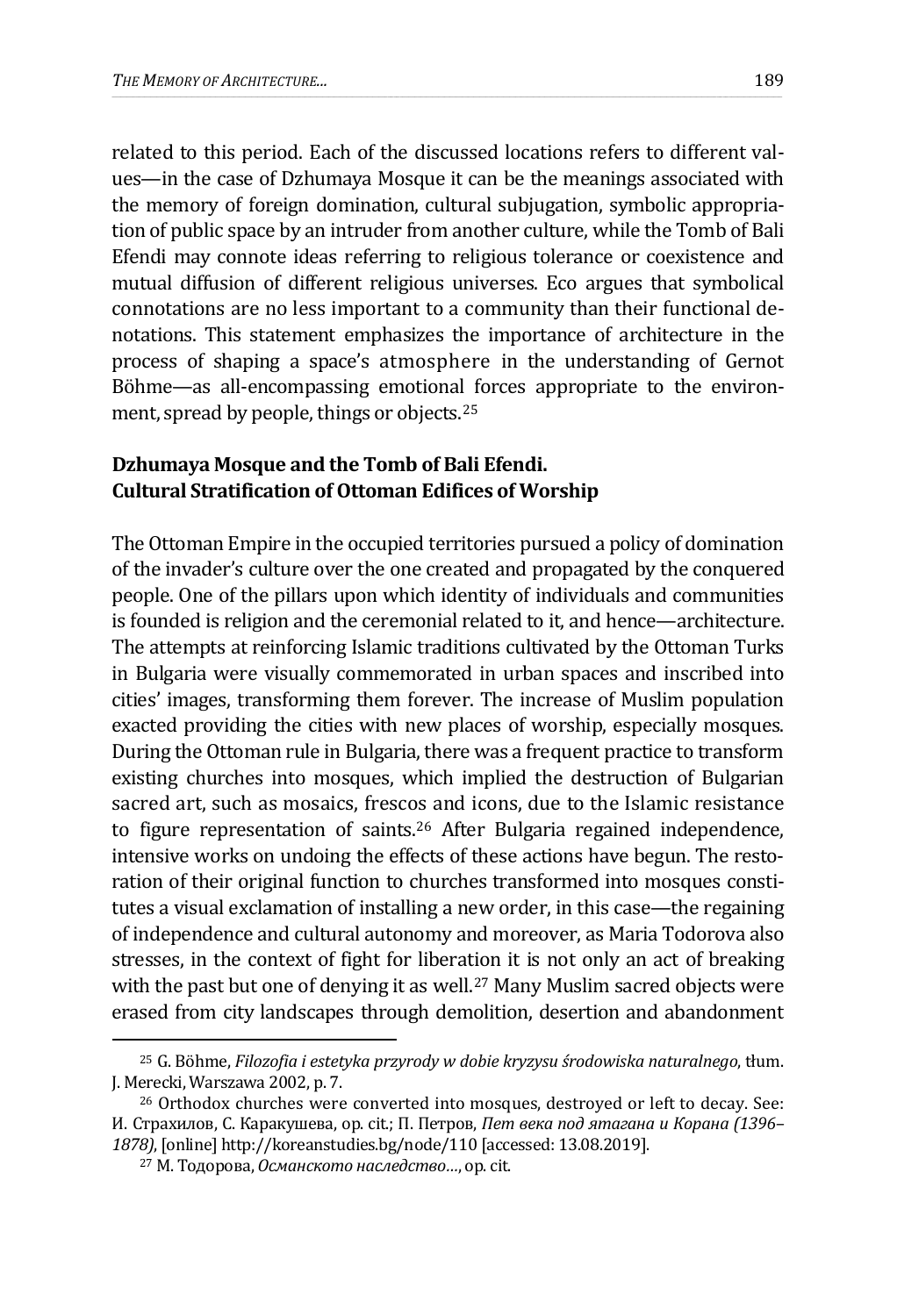to the forces of nature or transformation into public facilities. Such actions aimed at restoration of the former spatial order evidence that religion plays a role of a medium of social memory, though the mnemonic elements inscribed into it are harder to perceive than those that mark objects or pictures located in the urban area.

In Plovdiv, Bulgarian city second to Sofia in terms of population, the change in dominant ideology was visualized in the organization of the urban space, which is confirmed for example by the division of the city into quarters based on the religion of their residents—Christians occupied the fortified part of the city situated upon three hills, while Muslims lived North-West from them. Plovdiv's Dzhumaya Mosque (also known as Muradie) is one of the oldest and biggest examples of Ottoman sacred architecture in the Balkans. Historians still argue about the exact date it was built. According to one theory the mosque, funded by sultan Murad I, was built shortly after the Ottoman army captured Plovdiv around 1364 and the Slavic name of the city was changed to Turkish Filibe.[28](#page-9-0) According to many sources, the building was erected in a place formerly occupied by the main city church—the Church of Saint Petka, it is, therefore, an example of overwriting multicultural architectural orders within one space. The practice of transforming churches into mosques frequently had a sense-making overtone, as—in addition to its purely functional aspects it served the legitimization of new rule and it propagated the new culture (including religion and social worldview) as the dominant ideology.

During the reign of Sultan Murad II the building is said to be demolished and a new object of the same function was founded in its place and it stands in Plovdiv to this day. Grigor Boykov notices, however, that during the works on reinforcing the edifice's foundation conducted from 2006 to 2008, no older architectural layers were uncovered, which allows us to rule out theories about an older church or mosque existing in this place.<sup>[29](#page-9-1)</sup> The researcher, quoting sources such as travel diaries, architectural solutions used during the construction of the building and tax registers (specifically records regarding *waqf* an estate or chattel which according to the Islamic law was given for religious purposes or charity), concludes that the mosque could not have been built earlier than in 1433. The monumental object was erected in the main part of the city, an important fragment of Plovdiv's public space, and it set a new zone in the city—a center of commerce to be used primarily by the Muslim population. Boykov notes that "the founding of Muradie Mosque in Plovdiv marked the core of a Muslim city, where all the economic activity and the social life of

<span id="page-9-0"></span><sup>28</sup> Г. Бойков, op. cit., p. 47.

<span id="page-9-1"></span><sup>29</sup> Ibidem, p. 48.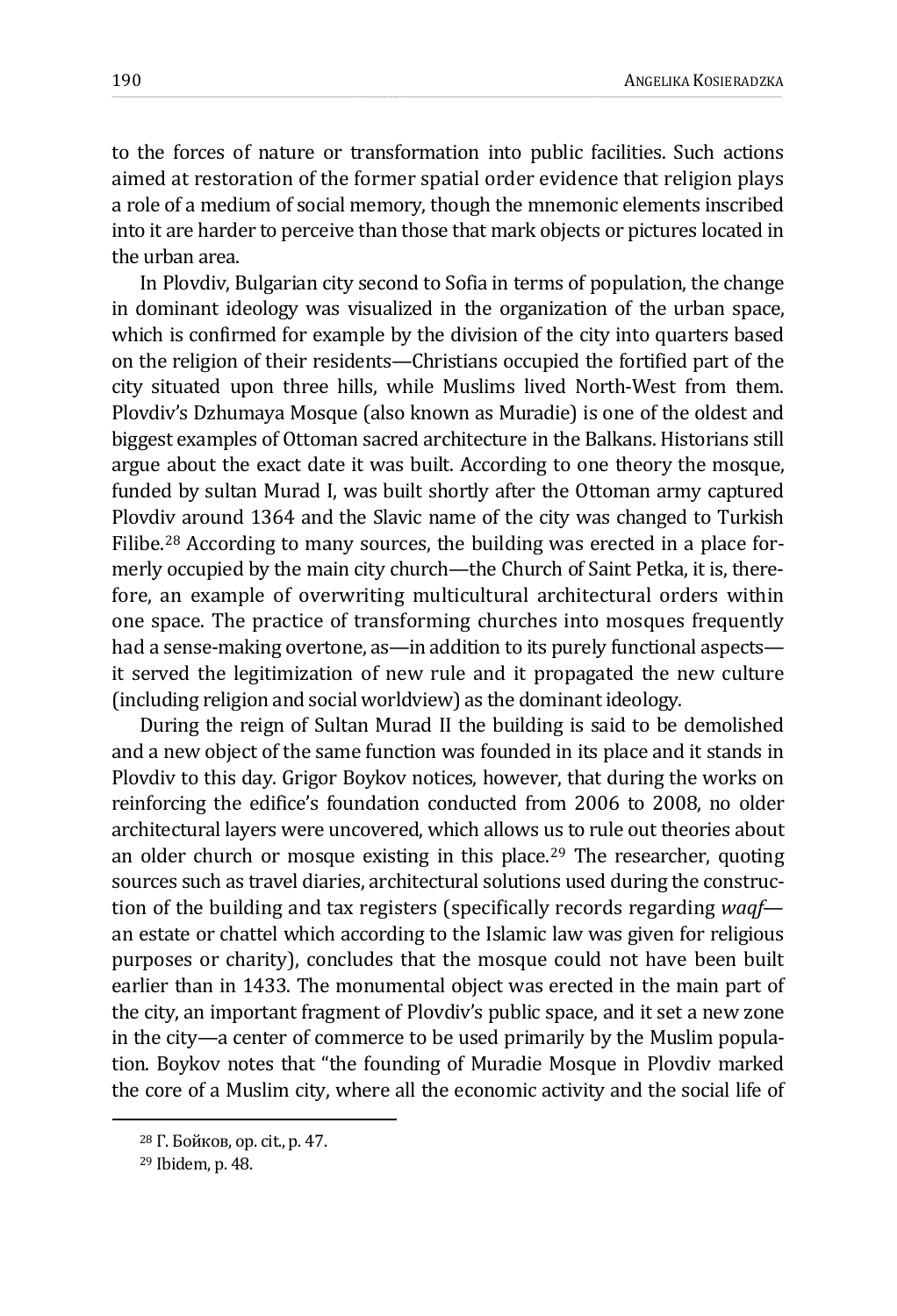the city was focused."[30](#page-10-0) As a result of these actions, Christian settlements were pushed to the periphery, which drastically changed the balance of social powers functioning in Plovdiv's space.

Dzhumaya Mosque is eclectic in its nature not only because of the meanings attributed to the part of the city it occupies. The outer walls were constructed with a particular building technique called *kletachen gradezh* (*клетъчен градеж*), where a hewn block of stone is enclosed in a rectangular brick frame. This sort of façade decoration is typical for buildings constructed in the Balkans before the Ottoman invasion and said to originate from Byzantium. This technique had been used before while building i.a. churches, so the builders of the mosque could have been local Christians. Therefore while creating a symbol of foreign cultural domination, familiar aesthetics were used, which in addition to the urban legend claiming that a church existed in this place before, reinforces the overtone of the discussed space as a system of intersecting vectors marking different cultural orientations.<sup>[31](#page-10-1)</sup> Spreading of this rumor bears signs of pejoration of the symbolic overtone of Dzhumaya Mosque which is attributed with a function of a foreign aggressor, a monumental reminder of the dark ages of Bulgarian culture which the period of the Ottoman rule is considered to be. This kind of narrative is based on a catastrophic view of this period.

The fact that the very nature of Plovdiv's mosque is polarizing the social moods is evidenced by the protests whose contestational energy focuses around its shell and the space it occupies. On May 2, 2019, around one hundred residents of Plovdiv protested against so-called "gypsyfication" of the country. Among romaphobic demands of the protesters were, for example, ensuring police protection for residents of rural areas who are harassed by the Roma and a ban for the unemployed members of this minority on having more than one child. The protest was of nationwide nature, the participants gathered outside city halls. What is interesting in terms of these considerations is the fact that as information portal trafficnews.bg informs, "police and gendarmerie presence increased in the area of Dzhumaya Mosque as the authorities are concerned that the tension may escalate when the protesters pass the mosque."[32](#page-10-2) One year before, another notorious protest took place that

<sup>30</sup> Ibidem, p. 52.

<span id="page-10-1"></span><span id="page-10-0"></span> $31$  According to Bulgarian media, this interpretation was spread by a  $19<sup>th</sup>$  century writer, Luben Karavelov. See: Д. Лещева, *Какво остана в Пловдив от Османската епоха?*, [onhttps://trafficnews.bg/istoriya/kakvo-ostana-plovdiv-osmanskata-epoha-112365/ [accessed: 13.08.2019].

<span id="page-10-2"></span><sup>32</sup> П. Иванова, *Протест срещу циганизацията на площада, жандармерия пред Джумая джамия*, [online] https://trafficnews.bg/plovdiv/protest-sreshtu-tsiganizatsiiata-ploshtada-zhandarmeriia-17969/ [accessed: 13.08.2019].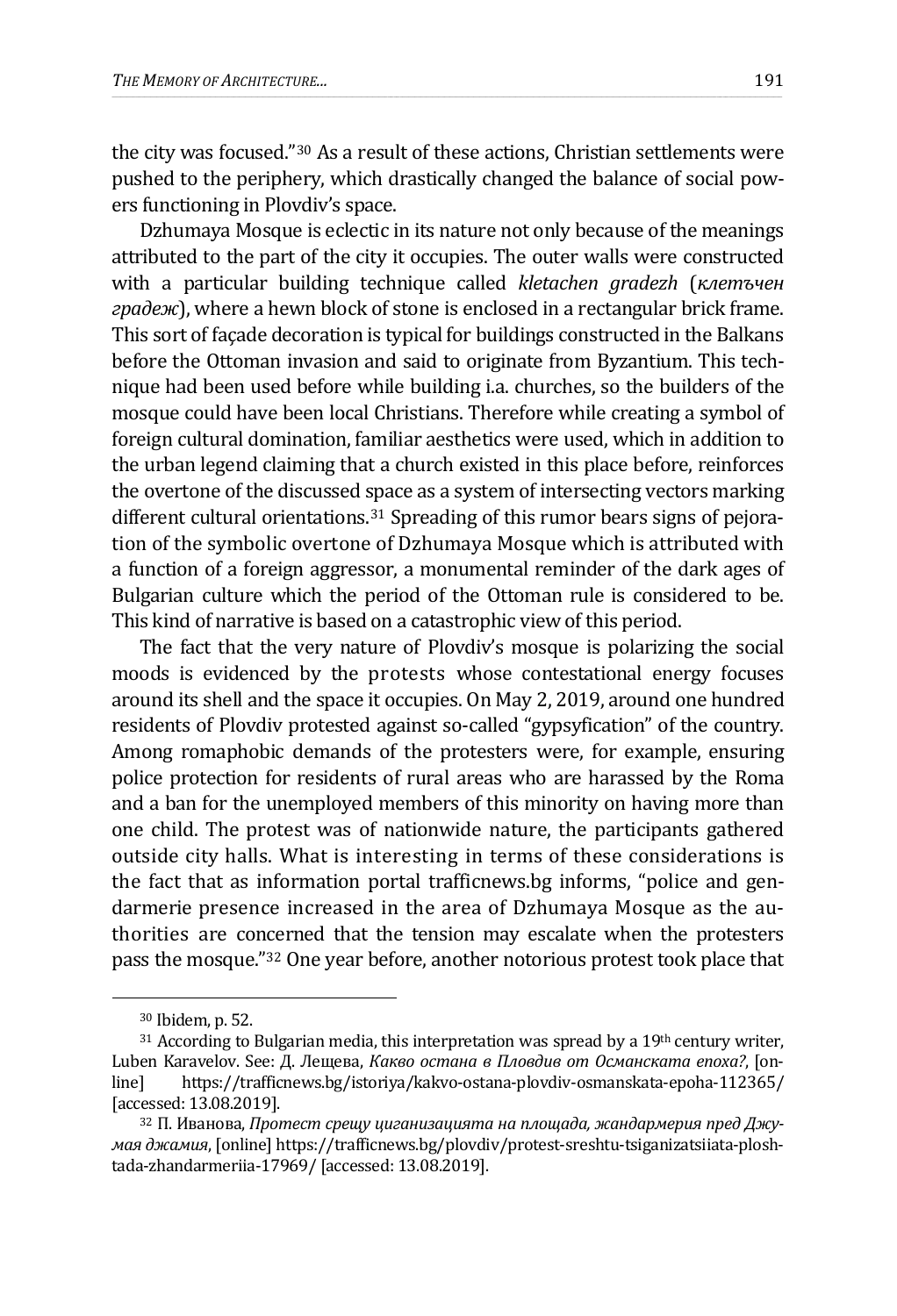had such a direct connection to this problematic space that it caused a physical interference into the shell of the building. Over five thousand protesters, including residents of Plovdiv, Stara Zagora and Karlovo, as well as football fans, gathered outside the courthouse in Plovdiv after the verdict that gave the institution officially representing Muslims in Bulgaria (Главното мюфтийство на мюсюлманското изповедание в Република България) the right to Kurshum Djamia Mosque in Karlovo as a *waqf* estate. The protesters, holding banners with nationalistic slogans and icons, demanded that the Muslim minority give up all claims to spaces of this kind. The radicalization of moods resulted in them attacking Dzhumaya Mosque with stones, cobbles, bottles and fire-crackers. Both situations show radical reactions to the object's material presence in Plovdiv's public space and its problematic social reception. During the mentioned protests the mosque became a materialization of the Other, alien and harmful to the indigenous culture. Therefore it was treated as a lens converging negative values associated by the nationalistic discourse with minorities inhabiting Bulgaria. This course of action exposes a mechanism of interpreting the urban space in the categories of possession and acquisition, it downright becomes an area of manifestation of symbolic power the protesting residents of Plovdiv usurped the right to the *waqf* estates as their own, Bulgarian and belonging to the Bulgarians. At the same time, they interpreted the transfer of the locations in question to the institutions uniting Bulgarian Muslims, as a physical and symbolic appropriation of urban areas.

It is worth mentioning, however, that Dzhumaya Mosque, as well as the terrain around it, was used as a space of events which were a part of Plovdiv's Cultural Calendar. In 2019 the city acts as the European Capital of Culture and some of the events planned for this occasion directly involved the discussed object. For example, on May 17–19th, 2019, the area near Dzhumaya Mosque hosted the third edition of the fair "Ethno Kitchen on Wheels" (*Етно кухня на колела*) organized by the foundation "Together" ("Заедно"). The main theme of the event, which included workshops and tasting, was various culinary traditions (not only Turkish but also Russian, Jewish, Armenian and Italian). Representatives of various religions from all the minorities inhabiting the city and its surroundings were invited. The location was not chosen randomly—the organizers stated: "this year, when Plovdiv is the European Capital of Culture, everyone has a common message of peaceful coexistence, mutual respect and tolerance between all religions and nations."[33](#page-11-0) The mentioned event is an ex-

<span id="page-11-0"></span><sup>33</sup> *Различни етноси от Пловдив откриват заедно на Джумаята. "Етно кухня на колела"*, [online] http://www.visitplovdiv.com/bg/eventsplovdiv/6621 [accessed: 13.08. 2019].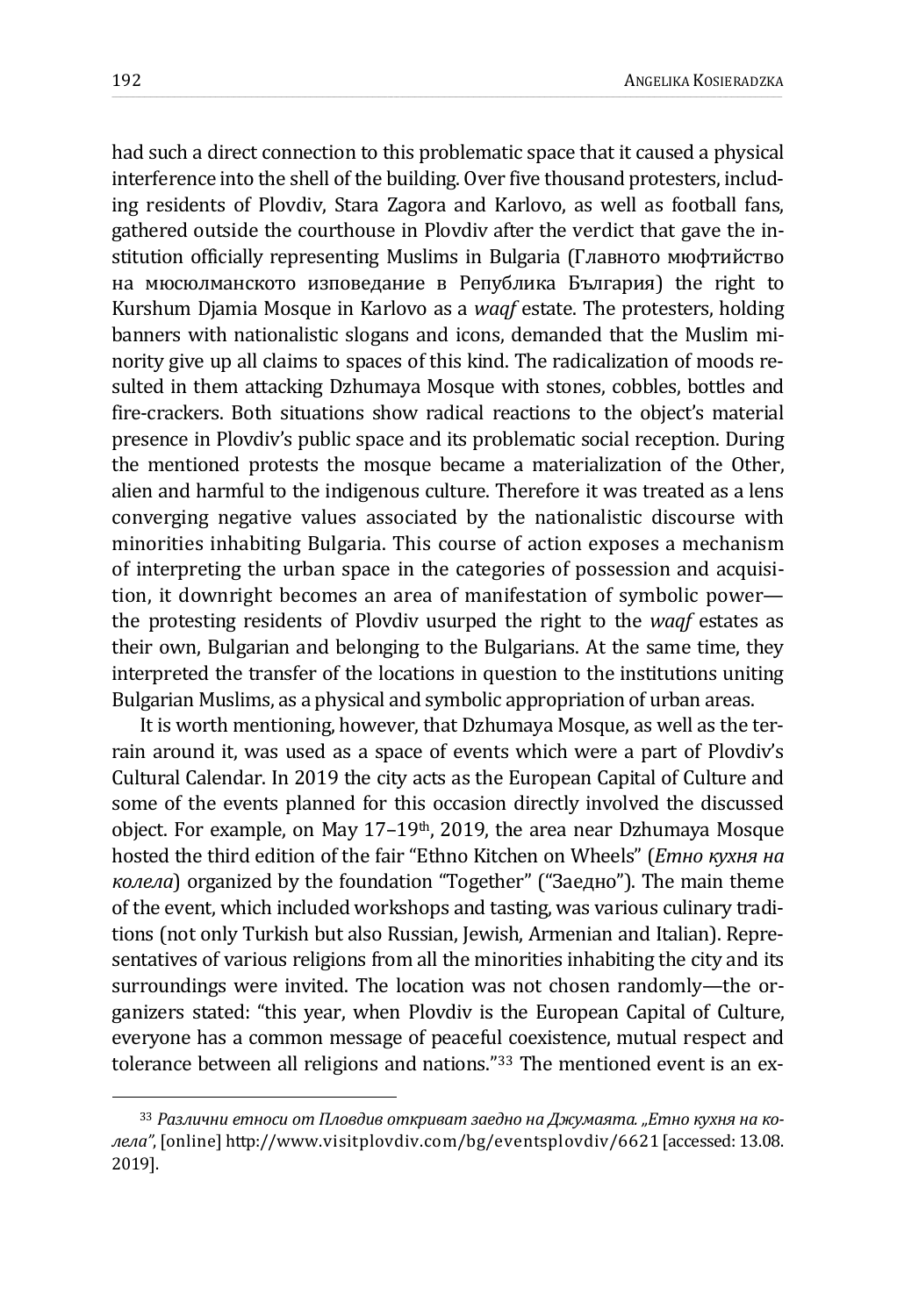ample of a different interpretation of Plovdiv's mosque overtone, namely its recognition as a symbol of interculturality and a visible testimony to many years of coexistence of various religions, which corresponds with Plovdiv's watchword as the European Capital of Culture, which is "Together" ("Заедно").

Another post-Ottoman object closely related to religious worship and example of a palimpsest space is the tomb<sup>[34](#page-12-0)</sup> where Bali Efendi lies. He was a 16th-century Muslim thinker and teacher, a follower of Sufism, author of religious treatises and a prominent figure of Sofia's religious life at the time. According to numerous legends, he was a philanthropist and a tolerant person respecting both Muslims and then discriminated Christians. After his death a religious complex was built in a place which is today Sofia's Kniazhevo Quarter at the foot of Vitosha, comprising a mosque, baths and the tomb where Bali Efendi was buried. At the time of Bulgarian national revival, the mosque was demolished and upon its ruins, the Church of Saint Elias was founded, the construction of which started in 1888. The tomb was destroyed too. It is worth mentioning that this object (as well as the votive stone with a carved cross, almost illegible today, dedicated to Saint George) was built on *waqf* land. The act of constructing an Orthodox church on land reserved for Muslim sacred edifices adds to the ambiguity of this space and the impression of its entanglement into various, often disputable, as the afore-mentioned protests in Plovdiv prove, cultural universes.

The tomb, which has been reconstructed at the turn of the  $19<sup>th</sup>$  and  $20<sup>th</sup>$ centuries, is a small rectangular building comprising the sarcophagus of the saint. For centuries this tomb has been the destination of Turkish, Bulgarian and Romani pilgrims. The latter has preserved the saint's cult in their traditions to the greatest extent and they know him by the name of Ali Baba. Svetlozar Kirilov describes specific rituals related to this cult, conducted by the members of Sofia's Roma minority: "first they passed through the church, they took candles, some of them even bowed before the icons, and then they lit the candles in the tomb."[35](#page-12-1) This practice implies a peculiar religious syncretism which clearly shows in mixing of religious orders and rituals or artifacts related to them. It is noteworthy that the largest number of religious followers had been coming to the thinker's tomb on Saint Elias' Day which is celebrated in Bulgaria on July 20th. Therefore traditionally this day had been dedicated to the patron saint of the church located in the discussed space. And so, *Ilinden*, as this holiday is called in the Bulgarian Orthodox tradition, is an Orthodox, not a Muslim holiday.

<span id="page-12-0"></span><sup>34</sup> In Bulgarian this type of object is referred to with a Turkish loanword *тюрбе*.

<span id="page-12-1"></span><sup>35</sup> С. Кирилов, op. cit.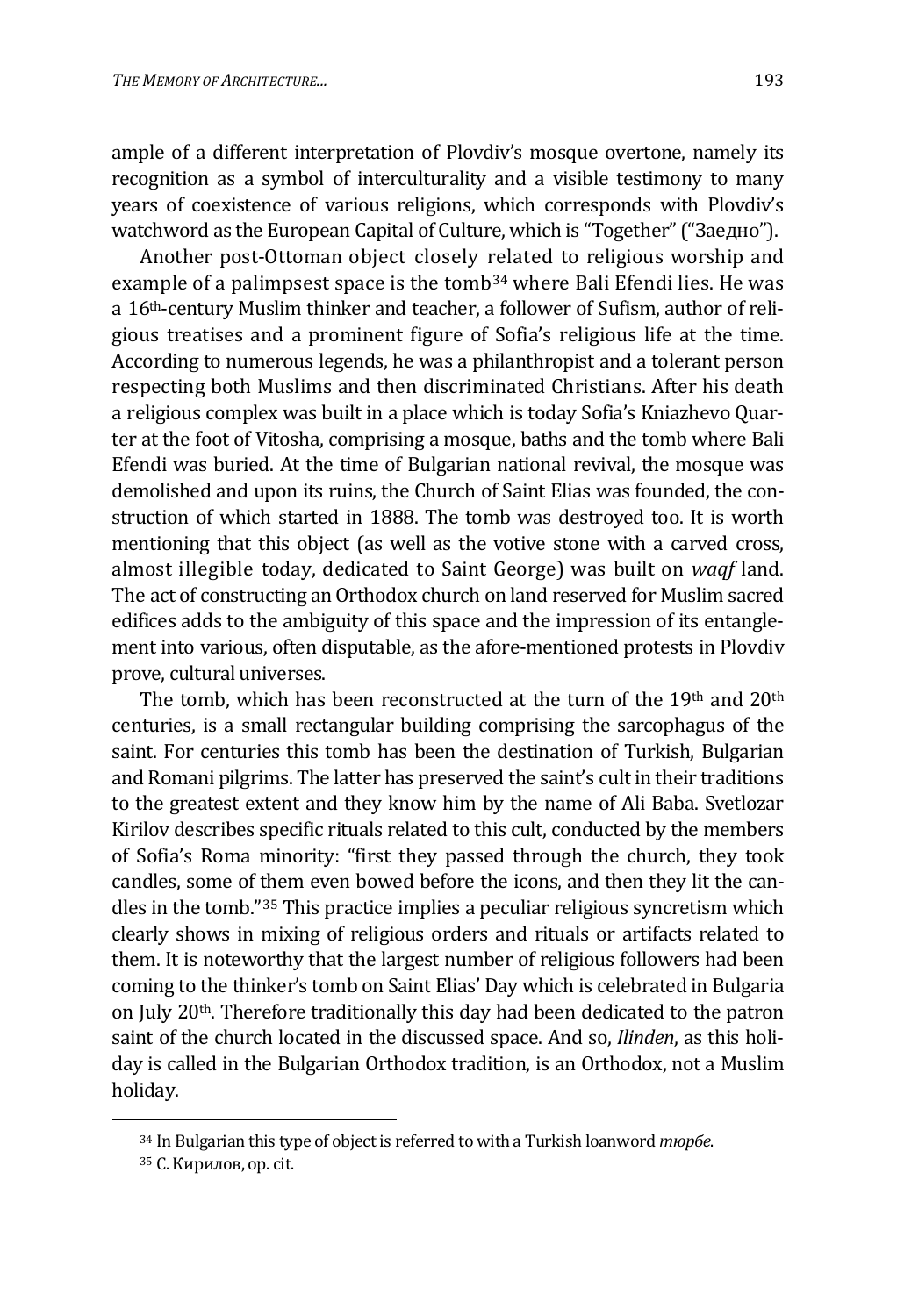The considerations of this object are complemented by the fact that another such object is located in the archaeological reserve of Sboryanovo near the town of Isperih in North-Eastern Bulgaria—the Tomb of Demir Baba, the main saint in the tradition of the Alians, a Muslim minority inhabiting, among others, villages in the Rhodopes and Dobruja. They follow a relatively liberal branch of Shi'a Islam, moreover the Alians advocate for the equality of all religions. As such, they are willing to include various external elements into their beliefs, so their religious traditions can be characterized as syncretic. The authors of the afore-mentioned work *Пътеводител за османска България* point out, as they describe in short the Alian rituals, that many of them oppose the official Islamic doctrine, which prohibits, for example, the cult of tombs. As evidence that many of the Alian religious traditions are borrowed from other religions, the authors cite i.a. the practice of lighting candles on graves.[36](#page-13-0) This reference confirms the cultural entanglement of locations such as the Tomb of Bali Efendi, the ambiguity of their overtone and the complexity of meanings they connote.

Currently, the cult of the Tomb of Bali Efendi considerably decreased in popularity and it is visited by less and less followers for religious purposes. Some of the tomb's furnishings also evidence the heterogeneity of the rites related to it. Kirilov, for example, mentions a piece of cloth laid on a coffin, a kind of small kilim, with an embroidered representation of Saint Nicholas pictured as more commercialized Santa Claus associated with Christmas advertisements.[37](#page-13-1) All of the above-mentioned elements form an eclectic overtone of this space in Sofia, which becomes a palimpsest not only through the overwriting of architectural layers, such as building a church in place of a mosque but also through adding to it meanings from various religious and cultural universes. The coexistence of an Orthodox church and a Muslim mosque in one relatively small part of the city makes this location ambiguous, its social reception, however, exemplifies a quite different interpretation of power over space than the afore-mentioned example of Dzhumaya Mosque.[38](#page-13-2)

To complement the considerations above one should mention a special kind of reception of post-Ottoman buildings, specifically those that are currently utilized in a way unrelated to Muslim culture in the narrow sense. An example

<sup>36</sup> Д. Трънкова, А. Георгиев, Х. Матанов, op. cit., pp. 33–35.

<sup>37</sup> С. Кирилов, op. cit.

<span id="page-13-2"></span><span id="page-13-1"></span><span id="page-13-0"></span><sup>38</sup> For more information about the cultural phenomenon of good Muslim and Christian neighborliness (which was the source i.a. of some elements of religious syncretism) see Magdalena Lubańska's article: M. Lubańska, *Pogranicze jako przestrzeń strategicznej koegzystencji grup mieszanych religijnie. O a(nta)gonistycznej tolerancji komşuluku w muzułańsko-chrześcijańskich społecznościach bałkańskich*, "Etnografia Polska" 2017, nr 1–2 (LXI), pp. 21–41.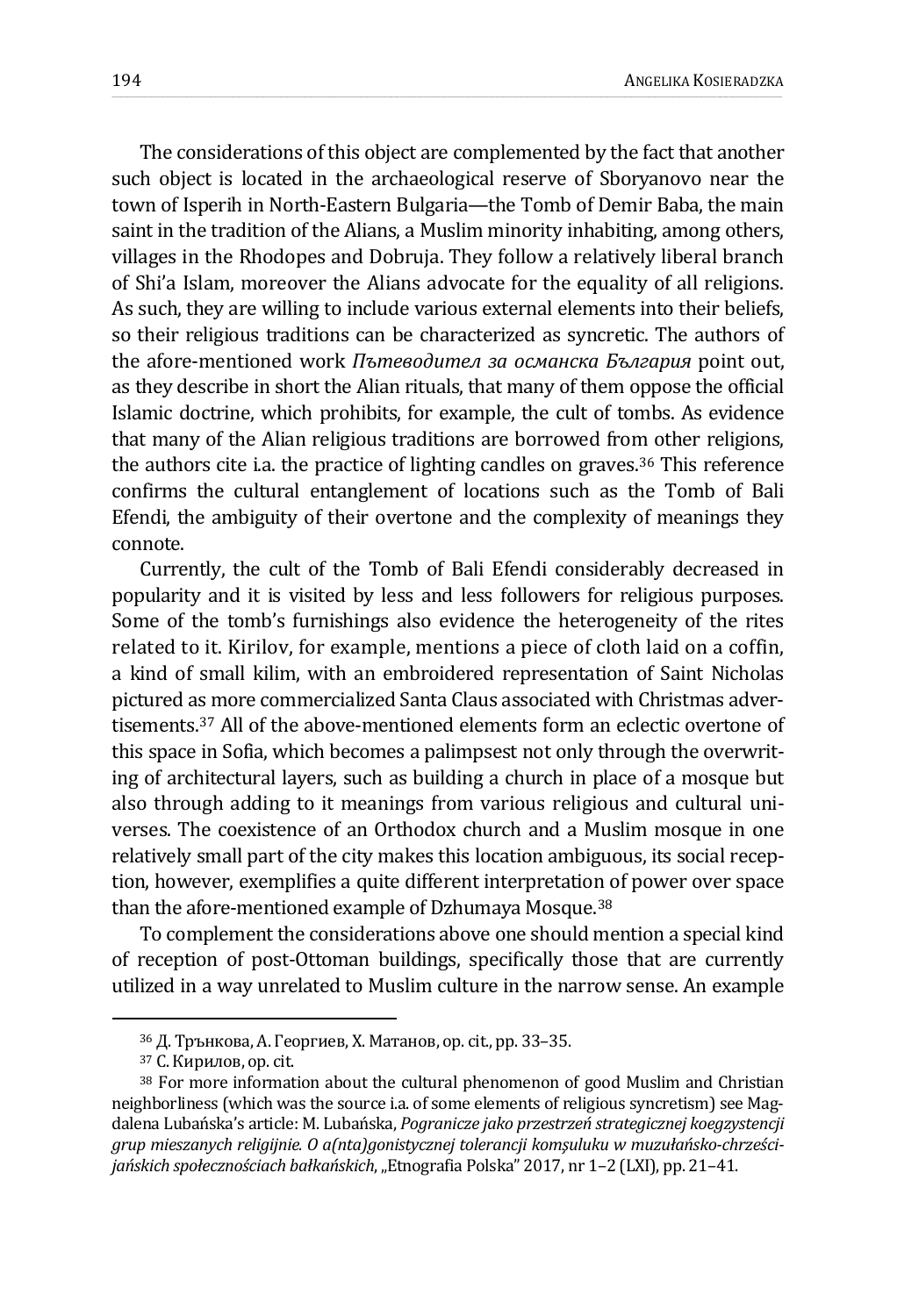of this type of object is the Chifte Hamam baths in Plovdiv, constructed in the 16th century and officially referred to as "Starinna," which can be translated as old/antique/ancient, that has served as the seat of the Center for Contemporary Art since 1922. The authors of the album *Пътеводител за османска България* point out that the object's name has been changed as to obscure direct associations with the Ottoman heritage. The adjective *старинна* suggests antiquity of the object while its transformation into the seat of a Bulgarian cultural institution is an act of giving it a new function, unrelated to its original purpose. This exposes the problematic overtone of this space which municipal institutions try to neutralize by eliminating its connections to a foreign culture, what is a de facto indication of bulgarization of the building. It is also manipulation in the memory concentrated around this fragment of the city landscape.

## **Ending**

Marian Golka dedicates a chapter of his book "Social memory and its implants" ("Pamięć społeczna i jej implanty") to media of memory. The author assumes, like Andrzej Szpociński, that almost any work of culture can act as such, though "a medium becomes active when people notice and use it."[39](#page-14-0) Moreover, he points out certain paradox considering memory-inscribed artifacts: "the memory of the past resides […] in surviving works of culture as if in spite of their obvious fate—despite the fact that they are doomed to physical annihilation. The memory depends on the outcome of the fight between annihilation and salvation."[40](#page-14-1) Therefore it is justified to interpret the objects related to religious worship discussed in this article as transmitters of narratives about the past, even though they often do not have a sanctioned (for example by a memorial plaque) commemorative function. Such an understanding of memory carried by objects is also a view which puts in the center of attention specific individuals and communities equipped with an active power to create their own mnemonic techniques and form narratives about history inscribed into urban space of everyday use. In this sense, the memory may be placed in architecture and built with the use of architectural instruments.

Such an understanding entitles us to interpret cities as multidimensional spaces that individuals shape perceptually according to their subjective liking and personal conditionalities. The palimpsesticity of the discussed locations and the ambiguity of social reactions to them is largely a result of the variety of ways of remembering the meanings generated by both objects. After the Con-

<span id="page-14-0"></span><sup>39</sup> M. Golka, op. cit., p. 68.

<span id="page-14-1"></span><sup>40</sup> Ibidem, p. 69.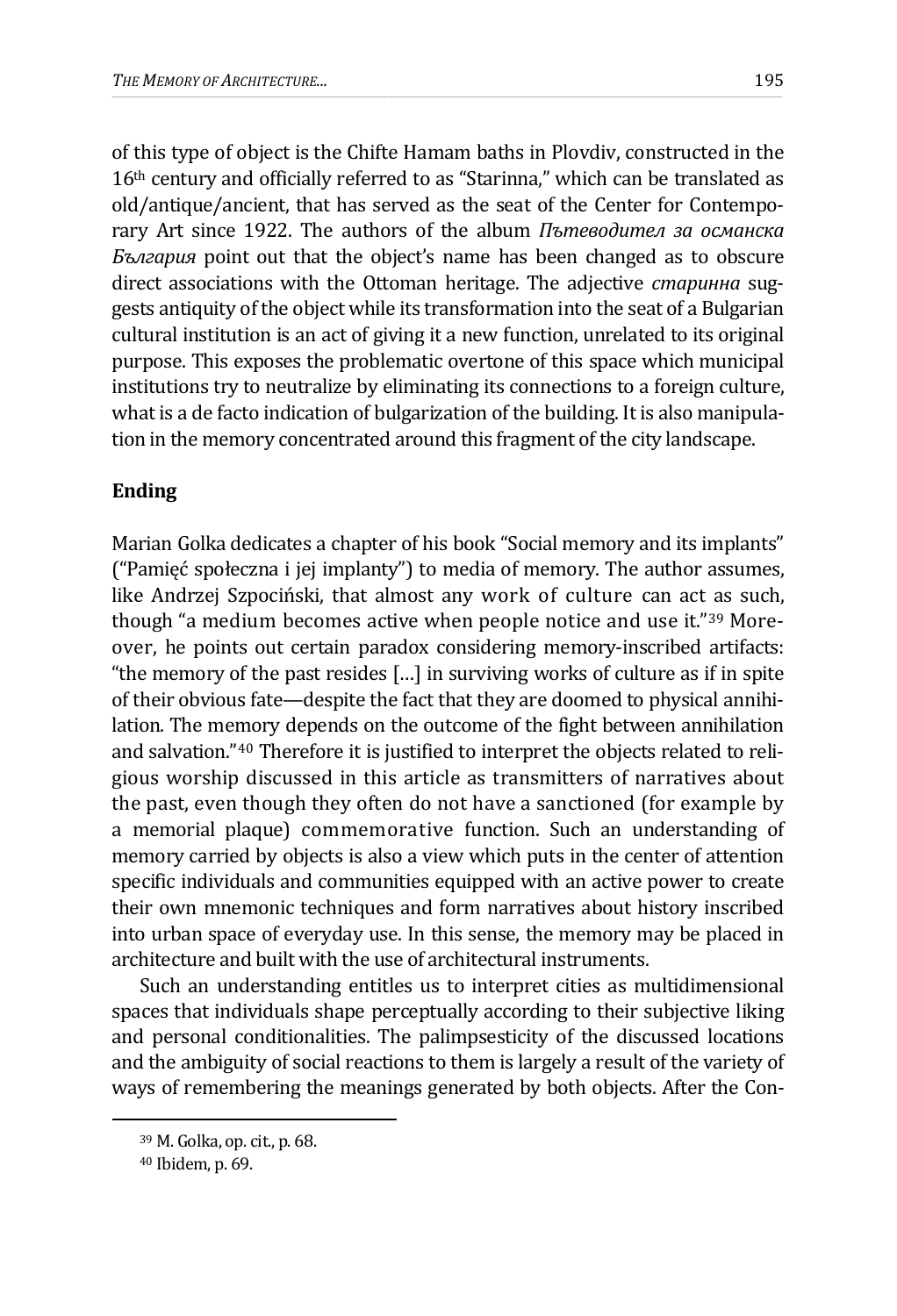gress of Berlin, which officially ended the Turkish reign in the Balkans in 1887, the mainstream narrative about the historical Ottoman heritage in Bulgaria was directed against the Turks and underwent periodic radicalization. One of the most blatant examples of discrimination against the Turkish minority in Bulgaria was slogans proclaimed by Todor Zhivkov, who in 1971 became the Chairman of the State Council. One of the opinions propagated by him was the belief about particular backwardness of Muslim population due to conservative Islam they followed. It was widely preached that Turks never lived in Bulgaria, therefore local Muslims are in fact Bulgarians who gave in to the process of Islamization. In order to assimilate them to the rest of the society, an action was conducted, incidentally officially named "The Process of Rebirth," which presented Muslims with an opportunity to choose a new, Slavic name and surname. If they refused, the names were assigned from the top down. The process of compulsory change started in the second half of 1984. The number of Muslims who left Bulgaria after the boarder with Turkey had been reopened, given by Tadeusz Czekalski, uncovers the immensity of repression— 370 thousand people of Turkish descent fled over the course of three months.<sup>[41](#page-15-0)</sup> The issue of the Ottoman reign today still polarizes social moods and provides a source for numerous political scandals and vehement discussions.[42](#page-15-1) On the other hand, the memory of the myth about Bali Efendi's tolerance and good neighborliness of Muslims and Christians influenced the social reception of the space where the tomb of the Muslim cleric is located—during the evaluation of the place devoted to him, the traits which he represented (kindness, generosity, openness to others) proved more important than his origins and religion. The above considerations show that the Ottoman architectural heritage in the broad sense participates in the process of creating places which enable the coexistence of different cultural spheres, even though it often contributes to controversial spaces of clashing contentious memories. Symbolic meanings inscribed into areas of coexistence of all members of the Bulgarian society are reconfigured, but not erased, because the past determines the way of perceiving the present and the future, therefore "one should not contrast 'the principle of memory» with «the principle of hope.'"[43](#page-15-2)

*Translation from Polish: Janusz Szablewski*

<span id="page-15-1"></span><span id="page-15-0"></span><sup>&</sup>lt;sup>41</sup> T. Czekalski, *Bułgaria*, Warszawa 2010, p. 241.<br><sup>42</sup> Some of them are described by Mila Mineva, who also considers in her article the status of an emotionally charged phrase, commonly used in Bulgaria for the discussed historical period—Turkish Enslavement (*турско робство*). М. Минева, *Колко е важно да бъдеш поробен*, [online] https://www.seminar-bg.eu/spisanie-seminar-bg/broy7-kiberfolk/item/ 349-kolko-e-vajno-da-badesh-poroben.html[accessed: 13.08.2019].

<span id="page-15-2"></span><sup>43</sup> J. Assmann, op. cit., p. 58.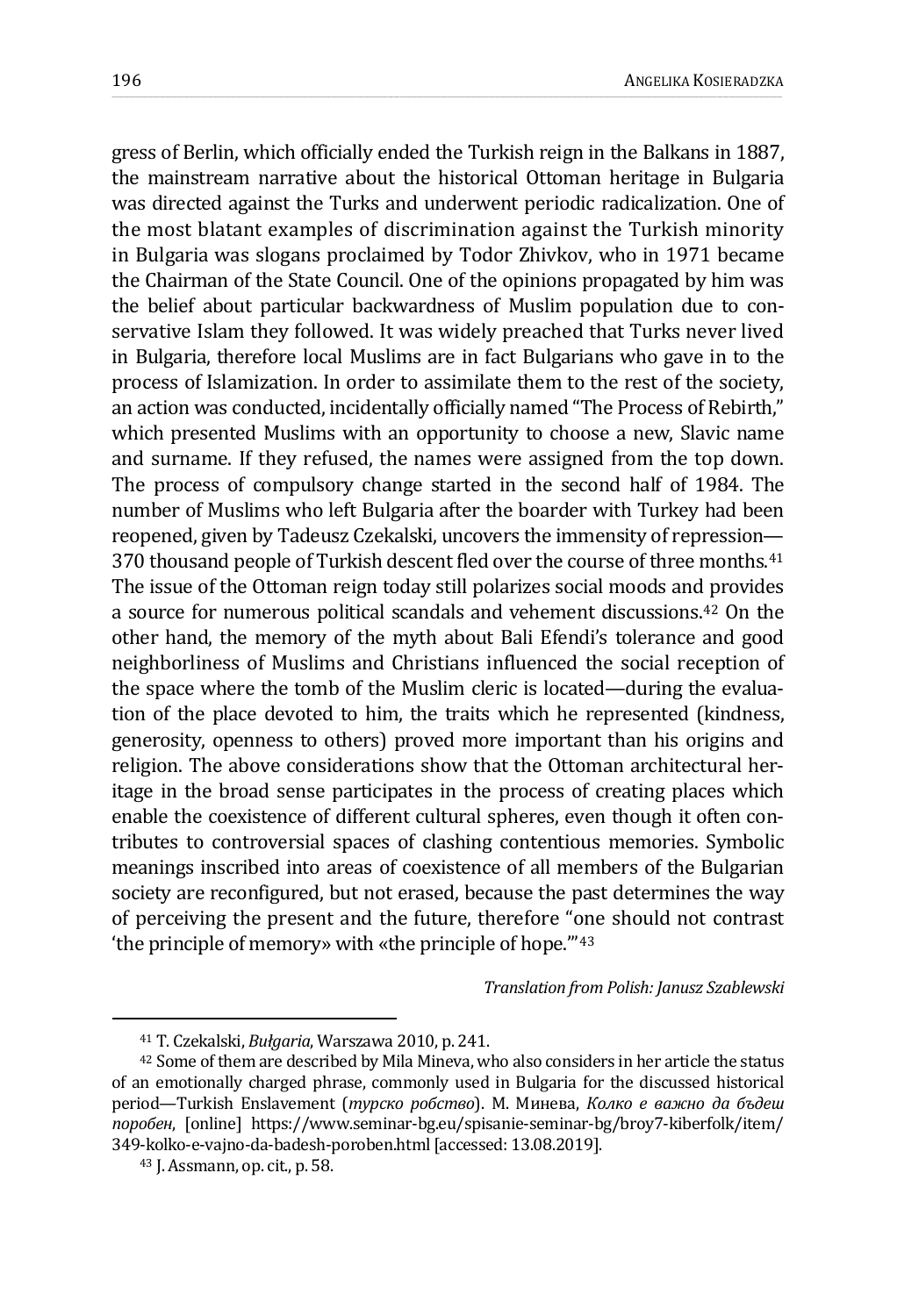**BIBLIOGRAPHY** 

- 1. Assmann J., *Kultura pamięci*, [in:] *Pamięć zbiorowa i kulturowa. Współczesna perspektywa niemiecka*, red. M. Saryusz-Wolska, Kraków 2009.
- 2. Bakić-Hayden M., *Reprodukcija orijentalizma: primer bivše Jugoslavije*, "Filozofija i društvo" 1998, t. XIV.
- 3. Böhme G., *Filozofia i estetyka przyrody w dobie kryzysu środowiska naturalnego*, tłum. J. Merecki, Warszawa 2002.
- 4. Czekalski T., *Bułgaria*, Warszawa 2010.
- 5. Golka M., *Pamięć społeczna i jej implanty*, Warszawa 2009.
- 6. Jezernik B., *Dzika Europa. Bałkany w oczach zachodnich podróżników*, tłum. P. Oczko, Kraków 2013.
- 7. Kula M., *Nośniki pamięci historycznej*, Warszawa 2002.
- 8. Lubańska M., *Pogranicze jako przestrzeń strategicznej koegzystencji grup mieszanych religijnie. O a(nta)gonistycznej tolerancji komşuluku w muzułańsko-chrześcijańskich społecznościach bałkańskich*, "Etnografia Polska" 2017, nr 1–2 (LXI).
- 9. Nora P., *Między pamięcią i historią: Les lieux de Mémoire*, tłum. P. Mościcki, "Tytuł roboczy: archiwum" 2009, nr 2.
- 10. Sawicka I., Sujecka J., *Wprowadzenie do bałkanologii. Etnosy – Języki – Areały – Konceptualizacje*, Warszawa 2015.
- 11. Sendyka R., *Miejsca, które straszą (afekty i nie-miejsca pamięci)*, "Teksty Drugie" 2014, nr 1.
- 12. Sudjic D., *Kompleks gmachu. Architektura władzy*, tłum. A. Rasmus-Zgorzelska, Warszawa 2015.
- 13. Sujecka J., *Балкански места на паметта. Терминът Македония и образът на Никола Вапцаров в блгарския и македонския времепространствен континуум*, "Литературна мисъл" 2005, бр. 2.
- 14. Szpociński A., *Kanon historyczny*, "Studia Socjologiczne" 1983, nr 4 (91).
- 15. Szpociński A., *Miejsca pamięci (Lieux de Mémoire)*, "Teksty Drugie" 2008, nr 4.
- 16. Todorova M., *Bałkany wyobrażone*, tłum. P. Szymor, M. Budzińska, Wołowiec 2008.
- 17. Wazow I., *Pod jarzmem*, tłum. Z. Wolnik-Czajkowska, Warszawa 1974.
- 18. Wolff L., *Inventing Eastern Europe. The Map of Civilization on the Mind of the Enlightenment*, Stanford 1994.
- 19. Аретов Н., *Балканските народи и Османската империя: Едно отхвърлено наследство*,"Литературна мисъл" 2008, бр. 1.
- 20. Бойков Г., *"Османизацията" на Пловдив (Филибе) през XV в. – население, градоустройство и архитектура*, "Годишник на Регионален Исторически Музей – Пловдив" 2012.
- 21. Иванова П., *Протест срещу циганизацията на площада, жандармерия пред Джумая джамия*, [online] https://trafficnews.bg/plovdiv/protest-sreshtu-tsiganiza-tsiiataploshtada-zhandarmeriia-17969/ [accessed: 13.08.2019].
- 22. Кирилов С., *Бали Ефенди – един умиращ култ в полите на Витоша*, [online] http:// www.librev.com/prospects-bulgaria-publisher/2289-2014-01-21-10-39-06 [accessed: 13.08.2019].
- 23. Лещева Д., *Какво остана в Пловдив от Османската епоха?*, [online] https://trafficnews.bg/istoriya/kakvo-ostana-plovdiv-osmanskata-epoha-112365/ [accessed: 13.08. 2019].
- 24. Минева М., *Колко е важно да бъдеш поробен*, [online] https://www.seminar-bg.eu/ spisanie-seminar-bg/broy7-kiberfolk/item/349-kolko-e-vajno-da-badesh-poroben.html [accessed: 13.08.2019].